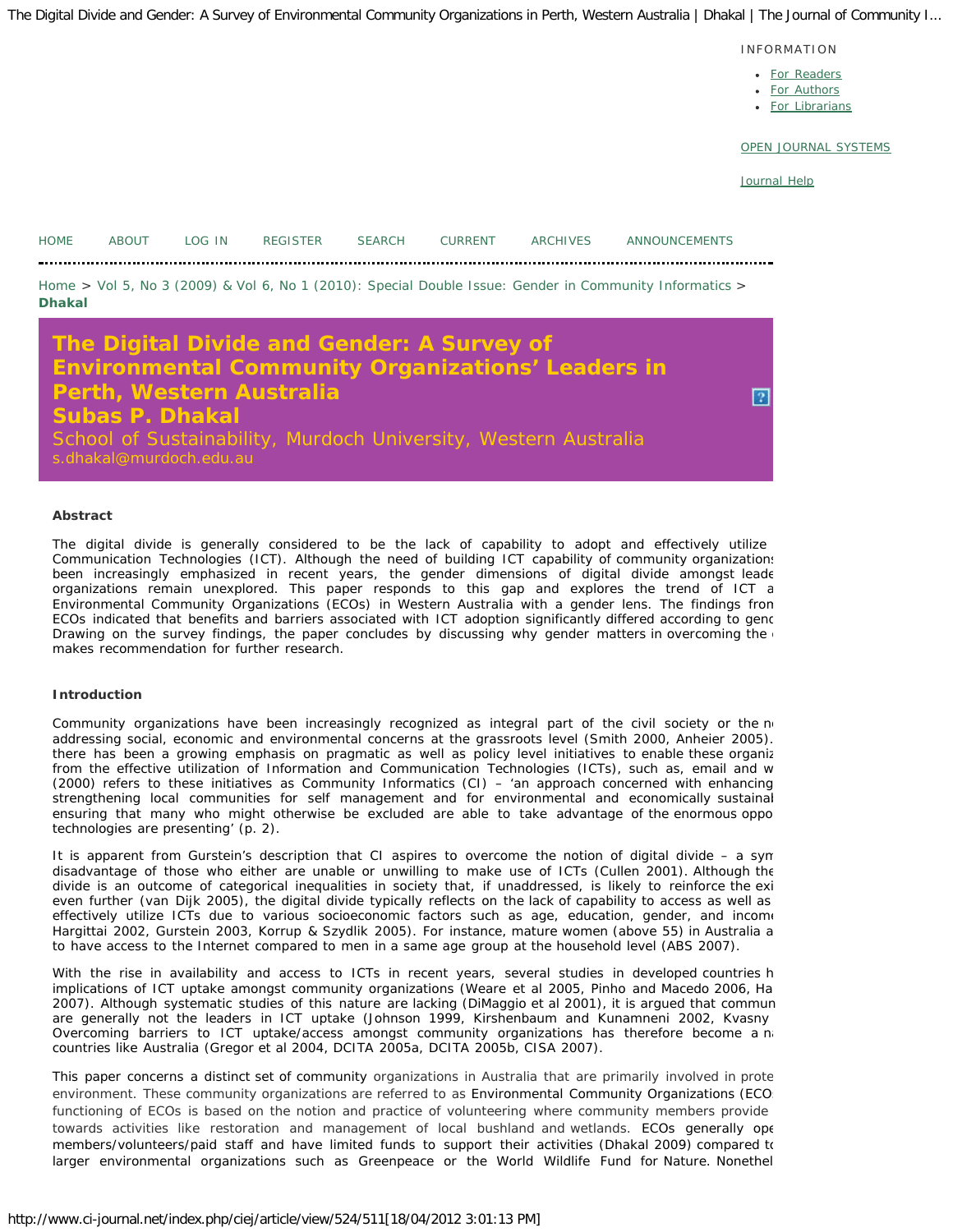amongst the first community organisations to experiment with ICT uptake in Australia. The National Landcare University of Melbourne jointly experimented with the computer network project called 'LandcareNet' in t (Hawkins et al 1992, Campbell 1994). The project was initiated after the need for better social interacti realised amongst ECOs, mainly Landcare and Catchment groups. However, in an era prior to the Internet revolu resources as well as skills ultimately led to the downfall of LandcareNet (Curnow 1996). The trend of access and uptake of ICTs amongst ECOs has been noticeably missing from the literature since then. Obviously, altho of women led ECOs outnumbers those led by men, at least in Perth (Dhakal 2009), gender dimensions towa amongst ECO and community organizations in general remain unexplored.

This paper describes the preliminary findings of a survey developed to gain broader understanding of the trend barriers to ICTs adoption amongst ECOs in Perth (the state capital of Western Australia) with a gender lens. with an overview of a discussion on gender and digital divide. The paper then describes the survey  $\iota$ summarizes the key findings prior to making concluding remarks.

## *Gender and Digital Divide*

Before exploring gender dimensions of the digital divide, it is necessary to comprehend differences between Gender differs from sex because sex refers to the anatomical and physiological difference between men and gender refers to behaviours resulting from socializations (West and Zimmerman 1987, Duerst-Lahti and Ke issue of access to and uptake of ICTs is entwined with the gender differences (Kole 2001), the need of ackr differences is crucial to overcome the digital divide. Bimber (2000) observed that men and women do adopt IC the gender gap in terms of ICT utilization is determined by the combination of gender and socioeconomic fac gender exclusively. Due to socialization process, women may undermine their capabilities, and as a result, adopt ICT. Hargittai and Shafer (2006) reported that men and women do not necessarily differ in their ICT women's self assessed skills were significantly lower than that of men. That is why, although gender gap in te ICT has been narrowed in developed countries, concern over gender differences should not necessarily be sidential Zavodny 2003).

In Australia, the latest census data on access to the Internet does not indicate gender gap at the household le However, information on access to the Internet alone does not reveal the benefits associated with ac importantly, barriers to access. A closer scrutiny of ABS (2007) data reveals that mature women (above 55) have access to the Internet compared to men in a same age group at the household level. This gap is significa of ECOs in Perth because the majority of leaders are mature women (Dhakal 2009). It might well be that the moved beyond the binary divide of the haves and have-nots (Gunkel 2003, Kennedy et al 2003, Warscha difficult, if not impossible, to make a case for gender in ICT strategies without gender specific data on have v (Hafkin 2003). Targeting women with limited access to ICTs or skills to adopt ICT is one of the ways to ensu strategies that promote gender equality (Gurumurthy 2006). This paper asserts that comprehending gender  $\alpha$ way leaders access and adopt ICTs are valuable in overcoming digital divide amongst ECOs and o organizations.

### **Methodology**

### *Research Questions*

Building on a few studies about ICT and community organizations that exist in Australia (ACOSS 1996, I survey was constructed to gain broader understanding of the trend, benefits of and barriers to ICT adoption and the Perth region of Western Australia (WA), with the following Research Questions (RQ):

- *RQ1: Is there a gender gap in terms of access to and adoption of ICTs?*
- *RQ2: Will the perceived benefits from ICTs differ according to gender?*
- *RQ3: Are the barriers to ICTs adoption gender-specific?*

## *Study area*

The Perth region in WA is spread over an area of 770,000 hectares which includes Perth metropolitan area with about 1.5 million (SCC 2004). It is estimated that there are about 400 active ECOs in the region, either estimated through local community commitment to a particular local environmental issue or as a result of encourage agencies to provide more formal representative groups covering catchments and neighbourhoods (O'Byrne 20 comprehensive list of ECOs (other than an out-of-date directory published by Swan River Trust in 1996) d conservation directory maintained by Swan Catchment Council (recently renamed as Perth Region NRM) liste 150 community organizations in the region and their contact details (retrieved October [http://www.swancouncil.org.au](http://www.swancouncil.org.au/)). Based on the names of community organizations, such as, catchment wetlands, coastcare association, and etcetera, a total of 116 organizations in the list were identified as ECOs. each organization was requested to participate in the survey.

### *Survey instrument and data analysis*

The self administered postal survey entitled 'ICTs and ECOs' was conducted from June to August in 2008. The Method (TDM) was utilized to design and disseminate the survey instrument. TDM (Dillman 2000) incorpor elements, namely; 1) respondent friendly language and design/layout of the questionnaire, 2) four contact letter (two weeks prior to mailing the actual survey), b) cover letter and the survey questionnaire itself, c) rem weeks later), and d) thank you letter (for ECOs that returned the survey), 3) postage paid return envelopes correspondence, and finally, 5) financial incentives for the leaders as a token of appreciation for completing a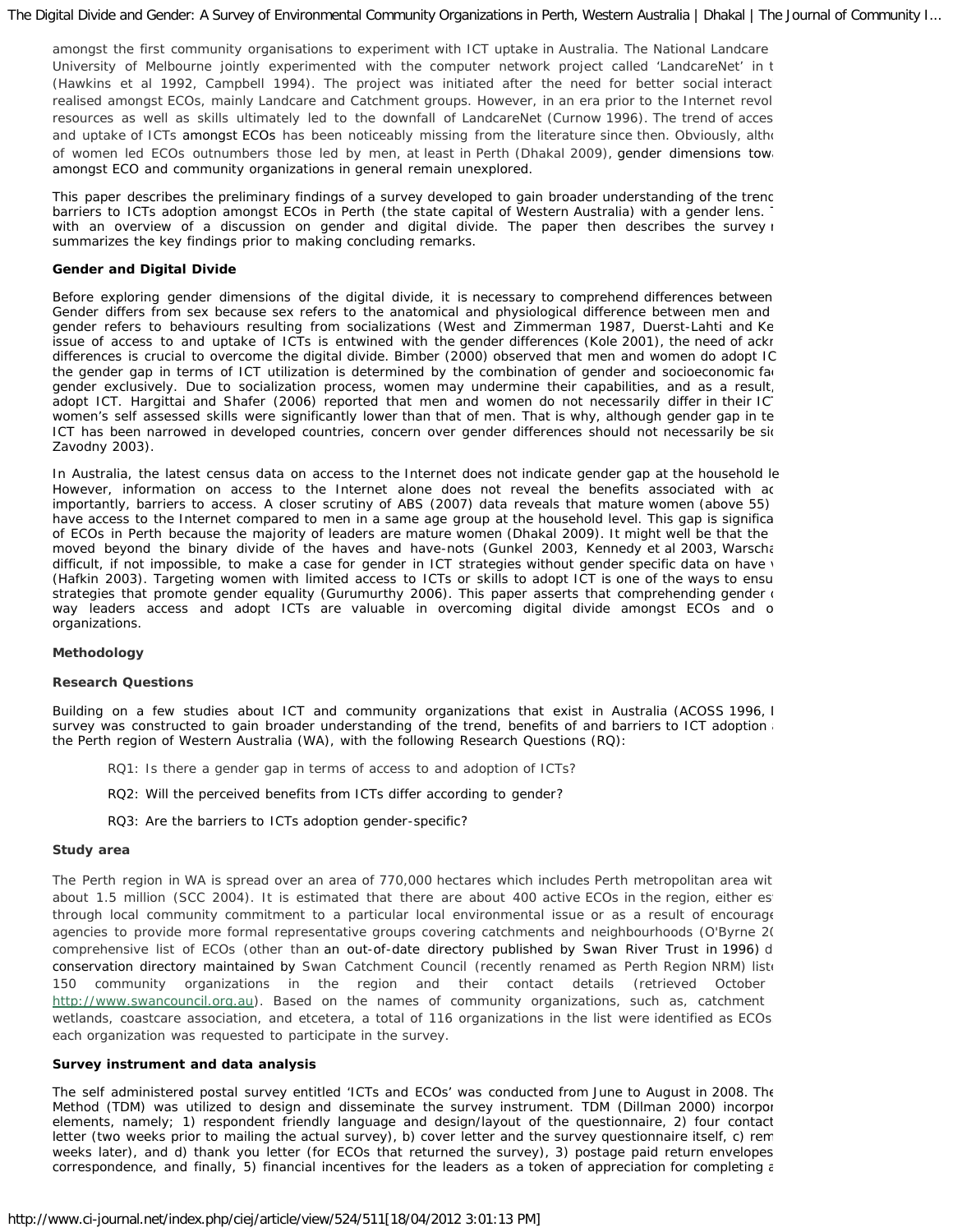survey.

The survey instrument contained a total of 25 (mostly close ended) questions with a provision (at the end) for to make comments or suggestions. The survey aimed to collect information about:

- Access to the Internet and take-up of ICTs (email, email listserv, blog, website, instant messeng videoconference)
- Pattern of intra-organizational (between leaders and members) and inter-organizational (with partn environmental networks, peak environmental bodies, and government agencies) interactions
- Various modes (face to face, postal, landline/fax, mobile/sms and email) of intra-organizational and int interactions
- Perceived benefits of ICT uptake towards; accessing/disseminating information, publicizing local environr recruiting members/volunteers, raising funds, and supplementing existing ways of interactions
- Factors that compromise the ability to benefit from ICT uptake; high cost, lack of financial support, support, lack of skills, and other organizations not using ICT.

A total of 83 responses were received, of which 81 were complete and usable (a response rate of 68.9%). Th was in line with a desirable rate of 50% or above for the nonprofit organizations (Hager et al 2003). In orde research questions, descriptive statistics, frequencies, cross-tabulations, correlations and tests of statistical : carried out.

## **Findings**

Almost two-thirds (65.4%) of respondents were female leaders. More than three-quarter of the respondent years of age (male 34.5% and female 48.2%). More number of female leaders had higher level of educati than male leaders. Nearly two-third of male (64.3%) and female (64.2%) leaders had been in the same leader more than 4 years. On average, ECOs had been functioning for 14.2 years, had 73.3 members, 37.1 voluntee 0.5 staff. However, nearly 63% and 56% of ECOs reported of having less than 20 members and 20 volunteers.

## *Is there a gender gap in terms of access to and adoption of ICTs?*

The majority of leaders (87.7%) indicated that their organization had access to the Internet and reported However, less than one-third organizations had websites and less than one-tenth organizations posted blogs Table 1, none of the leaders indicated the use of videoconferencing or podcasting. Although more ECOs wit reported of having websites and using mobile phone/sms, no significant gender specific differences were d terms of access to the Internet or uptake of various ICTs.

## **Table 1: Trend of ICTs Adoption in % (n = 81, m = 28, f = 53)**

| <b>ICTs</b>              |    |  |               | Male Female | Overall |
|--------------------------|----|--|---------------|-------------|---------|
| Access<br>Internet       | to |  | the 92.9 84.9 |             | 87.7    |
| Using Email              |    |  | 89.3          | 86.8        | 87.7    |
| <b>Hosting Website</b>   |    |  | 28.6          | 32.1        | 30.9    |
| Subscribing<br>Listservs |    |  | to 32.1 20.8  |             | 25.7    |
| Using Mobile/SMS         |    |  | 21.4 22.6     |             | 22.2    |
| Using<br>Messengers      |    |  | Instant 21.4  | 5.7         | 11.1    |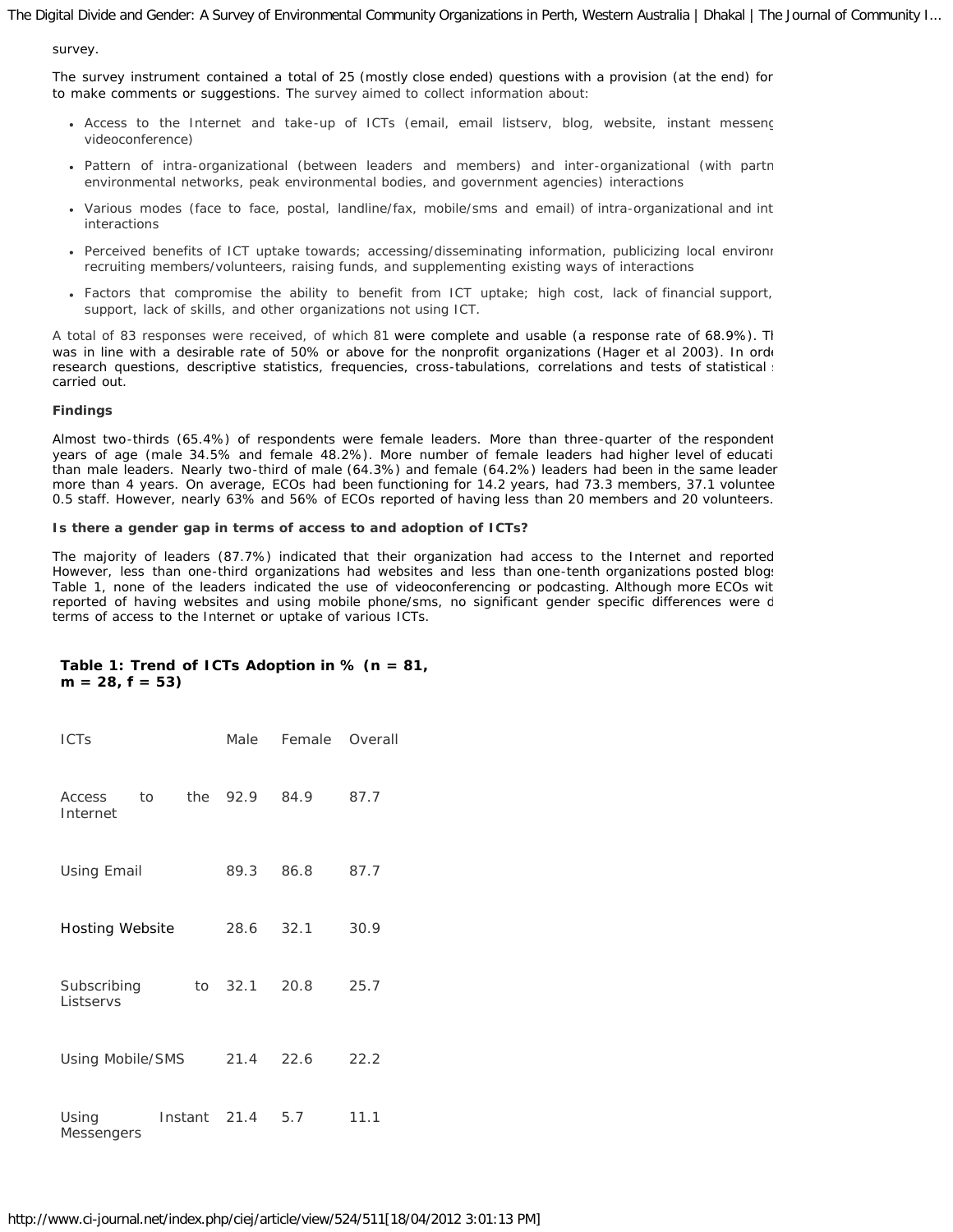| Posting Blogs     | 10.7 | 5.7 | 7.4 |
|-------------------|------|-----|-----|
| Podcasting        | O.O  | 0.0 | 0.0 |
| Videoconferencing | 0.0  | 0.0 | 0.0 |

Further exploration of the website adoption revealed that a) 10 leaders (5 male and 5 female) were organizational websites up and running in the near future, and b) 13 out of 25 leaders (9 female and 4 male websites were hosted through other organizations. Interestingly, one female leader reported of having website (hosted through other organizations) but indicated lack of access to the Internet.

#### *Mode of Interactions*

The survey collected data on various modes of intra-organizational (within ECOs) and inter-organizational (be other organizations) interactions. During the data entry process, it was noticed that while most leaders used m interactions, a handful number of leaders reported of using only email. Hence, a separate category of 'only  $\epsilon$ for the data analysis.

 $\mathbf{P}$ 

As depicted in Figure 1, email was the preferred mode of intra-organizational and inter-organizational interactio leaders. Interestingly, about a quarter of the male leaders reported using 'only email' to interact with environm and peak environmental bodies.

On the contrary, 'face to face' was the preferred mode of intra-organizational interactions and 'email' was the for inter-organizational interactions for female leaders (Figure 2).



Similar to male leaders, about a quarter of female leaders interacted with environmental networks us Interestingly, one female leader (between 60 – 70 years of age) indicated that she no longer used email beca connection issues. As a result, her frequency of interactions with other organizations declined considerably sin of email.

*Will the perceived benefits from ICTs differ according to gender?*

The survey collected data on whether leaders agreed/disagreed about the potential benefits of ICT up organizational contexts (Table 2). The responses were rated according to the Likert scale ranging from strongly strongly agree (4).

**Table 2: Mann-Whitney U tests between Gender and Benefits of ICTs**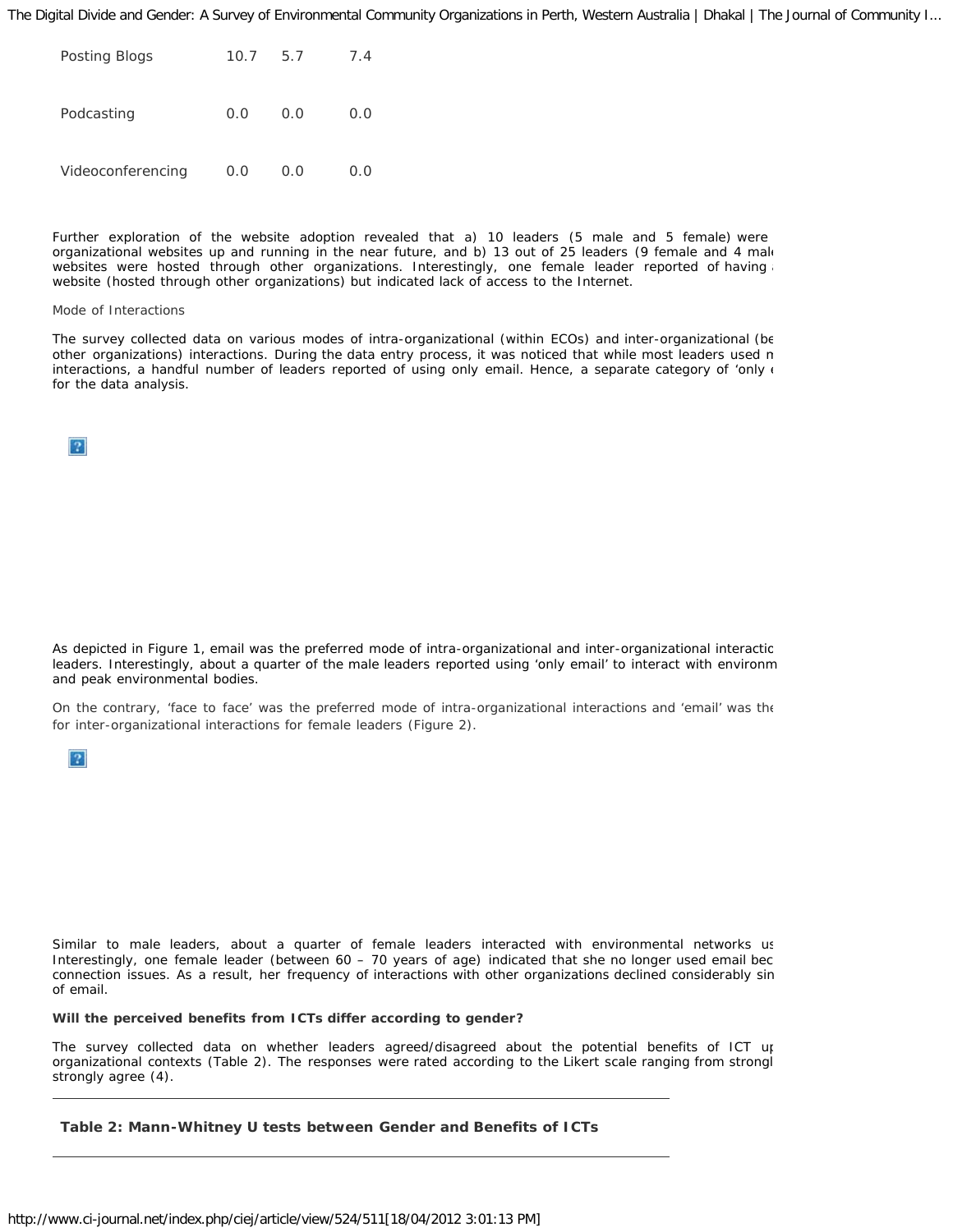## **ICTs Help To:**

| Gender<br>$(M=28,$<br>$F = 53$ ) | Access<br>Disseminate<br>Information Concerns | / Publicize Local<br>Environmental | Raise Funds<br>through<br>Additional<br>Means | Recruit<br><i>Members</i> /<br>Volunteers | Supplement<br>Other Ways<br>Οf<br>Interactions |
|----------------------------------|-----------------------------------------------|------------------------------------|-----------------------------------------------|-------------------------------------------|------------------------------------------------|
| Mean Rank<br>Male                | 42.25                                         | 41.64                              | 49.29                                         | 40.34                                     | 51.73                                          |
| Mean Rank<br>Female              | 40.34                                         | 40.66                              | 36.62                                         | 41.35                                     | 35.33                                          |
| Z                                | $-0.385$                                      | $-0.19$                            | $-2.45$                                       | $-0.191$                                  | $-3.089$                                       |
| $\mathcal{D}$                    | 0.7                                           | 0.85                               | $0.014*$                                      | 0.848                                     | $0.002*$                                       |
| $*$ p ≤ 0.05                     |                                               |                                    |                                               |                                           |                                                |

As indicated in Table 2, Mann-Whitney *U* tests (nonparametric t-test) detected two significant differences ir perceived benefits of ICTs between male and female leaders. Male leaders perceived of ICT being significantly (in terms of raising funds and supplementing interactions) than female leaders.

## *Are the barriers to ICTs adoption gender-specific?*

The survey collected data on whether the ability to fully benefit from ICTs was compromised by any factc skills and etcetera. The majority of male leaders (70.8%) indicated other organizations not using ICTs and whereas the majority of female leaders indicated the lack of skills (66.7%) and the lack of technical support barriers. As indicated in Table 3, Chi square tests detected significant gender differences ( $p \le 0.05$ ) in three barriers.

Interestingly, one of the female leader (between 60 - 70 years of age) commented that lack of free or low become skilled in upgrading brochures and PowerPoint presentations was the main barrier.

## **Table 3: Barriers to ICTs Adoption**

|                                                  |  | Response | Male                           | Female | Total            |
|--------------------------------------------------|--|----------|--------------------------------|--------|------------------|
| High cost                                        |  |          |                                |        |                  |
| $x^2(n=75) = 0.517 \text{ df}=1,$<br>$p = 0.472$ |  | No       | 17 (70.8%) (78.4%)             | 40     | 57<br>$(76.0\%)$ |
|                                                  |  | Yes      | $7(29.2%)$ $(21.6%)$ $(24.0%)$ | 11     | 18               |
|                                                  |  | Total    | 24 (100%) 51 (100%) 75 (100%)  |        |                  |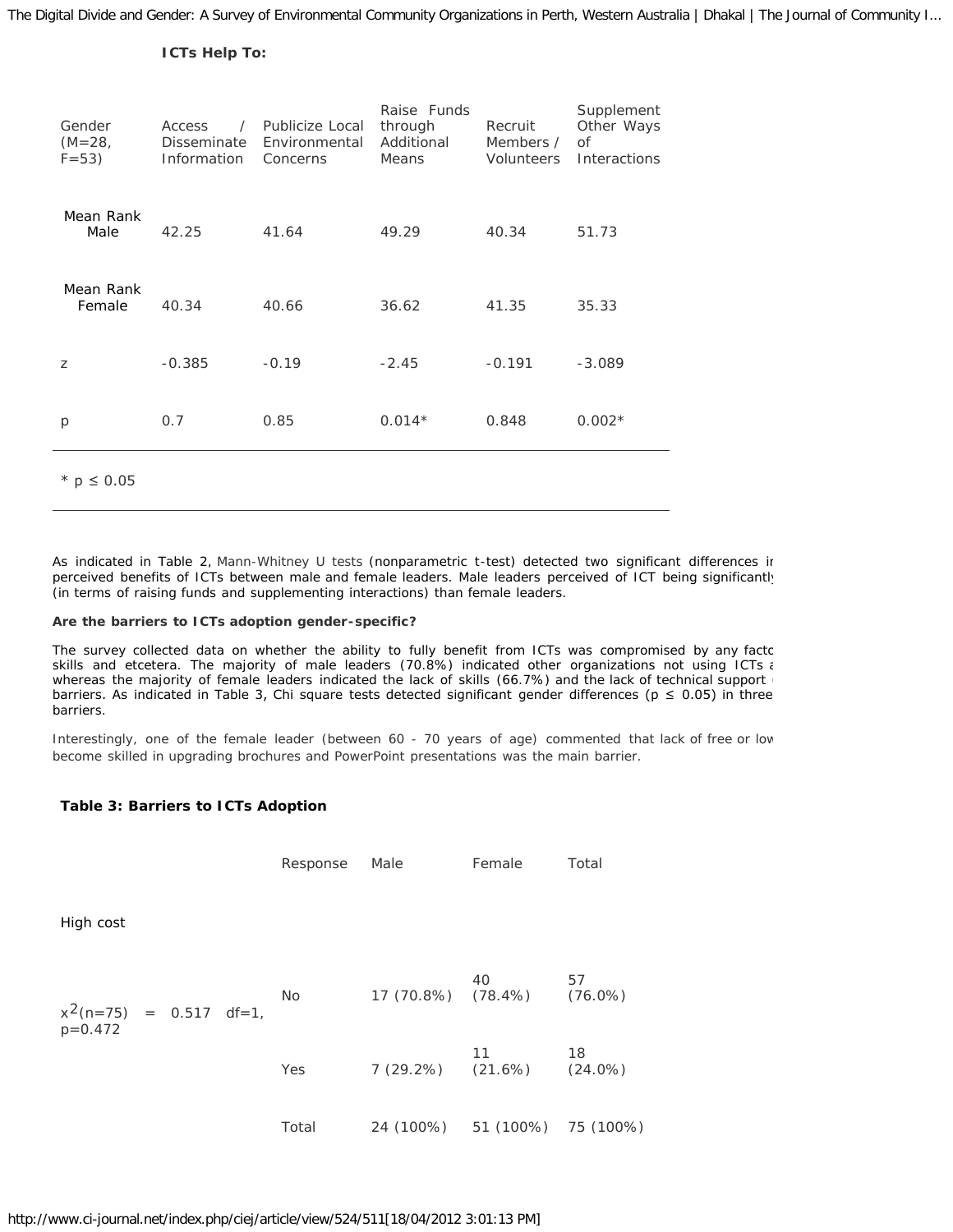*Lack of financial support*

|                                                  | No    | 21 (87.5%) | 49<br>$(96.1\%)$    | 68<br>(90.7%) |  |  |  |
|--------------------------------------------------|-------|------------|---------------------|---------------|--|--|--|
| $x^2(n=75) = 1.930 \text{ df}=1,$<br>$p = 0.165$ | Yes   | 3(12.5%)   | $2(3.9\%)$          | 7(9.3%)       |  |  |  |
|                                                  | Total | 24 (100%)  | 51 (100%) 75 (100%) |               |  |  |  |
| Lack of technical support                        |       |            |                     |               |  |  |  |
|                                                  | No    | 19 (79.2%) | 28<br>$(54.9\%)$    | 47<br>(62.7%) |  |  |  |
| $x^2$ (n=75) = 4.107 df=1,<br>$p=0.043*$         | Yes   | 5(20.8%)   | 23<br>$(45.1\%)$    | 28<br>(37.3%) |  |  |  |
|                                                  | Total | 24 (100%)  | 51 (100%) 75 (100%) |               |  |  |  |
| Lack of skills                                   |       |            |                     |               |  |  |  |
|                                                  | No    | 16 (66.7%) | 16<br>$(31.4\%)$    | 32<br>(42.7%) |  |  |  |
| $x^2$ (n=75) = 8.311, df=1,<br>$p=0.004*$        | Yes   | 8 (33.3%)  | 35<br>$(68.6\%)$    | 43<br>(57.3%) |  |  |  |
|                                                  | Total | 24 (100%)  | 51 (100%) 75 (100%) |               |  |  |  |
| Other organizations not using ICTs               |       |            |                     |               |  |  |  |
|                                                  | No    | 7(29.2%)   | 39<br>(76.5%)       | 46<br>(61.3%) |  |  |  |
| $x^{2}$ (n=75) = 15.399, df=1,<br>$p=0.000*$     | Yes   | 17 (70.8%) | 12<br>(23.5%)       | 29<br>(38.7%) |  |  |  |
|                                                  | Total | 24 (100%)  | 51 (100%)           | 75 (100%)     |  |  |  |

It is also noteworthy to mention here that more than 90% of the leaders did not consider the lack of ICT support as a barrier. Similarly, 76% of the leaders did not consider high cost associated with ICT uptake addition, 37 leaders reported other types of barriers (Table 4), of which, more than one-third members/volunteers either not having computers and access to the Internet or lacking skills.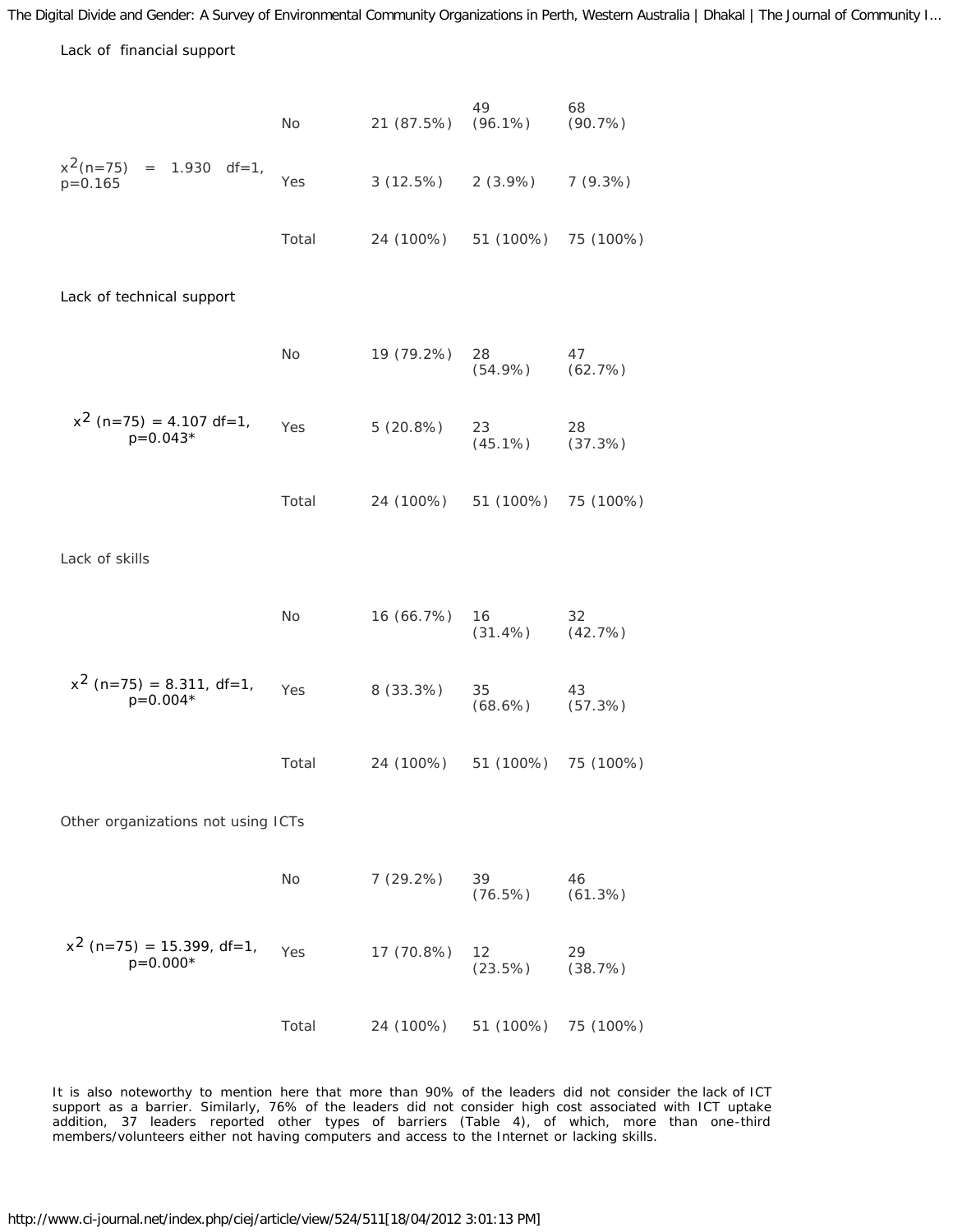## **Table 4: Other barriers to ICTs adoption (n=37)**

| Nature of barriers                                                     | Male $(\%)$   | Female<br>(% ) | %<br>Οf<br>Total |
|------------------------------------------------------------------------|---------------|----------------|------------------|
| Lack of time (design, learn, cater request, 2 (25%)<br>upload, manage) |               | 6(75%)         | 21.6%            |
| Members/volunteers lack access to the Internet                         | 4 (75%)       | 2(25%)         | 16.2%            |
| Members/volunteers don't have computers                                | 4 (80%)       | 1(20%)         | 13.6%            |
| No need of ICTs (F2F or Postal or Phone is<br>better)                  | 1(25%)        | 3(75%)         | 10.8%            |
| Not interested in ICTs (other priorities)                              | 2(50%)        | 2(50%)         | 10.8%            |
| Members/volunteers with ICT skills not available                       | 2(67%)        | 1(33%)         | 8.1%             |
| Speed of Internet connection                                           | 2(100%)       | 0              | 5.4%             |
| Lack of low cost ICT related education                                 | 0             | $2(100\%)$     | 5.4%             |
| Age (we are not teenagers)                                             | 0             | $1(100\%)$     | 2.7%             |
| Can't afford high speed Internet connection                            | $1(100\%)$    | 0              | 2.7%             |
| Impracticality (Tried but no longer using ICTs)                        | 0             | 1 (100%)       | 2.7%             |
| Total                                                                  | 18<br>(48.6%) | $19(51.4\%)$   | 37<br>(100%)     |

## **Conclusions**

The general trend of access to the Internet and uptake of ICT like website amongst community organizations continuously improved over the years. The 1996 survey conducted by Australian Council of Social Service (A 209 community organizations indicated 38% had access to the Internet, 36% used email and 14% had v 1996). Whereas the 2002 survey conducted by Centre for Community Networking research (CCNR) amongst organizations revealed that 90% had access to the Internet and 61% had websites (Denison 2003). By that st Perth are lagging behind, especially, in terms of website uptake (30.9%). The finding is also consistent accepted notion that Australian community organizations are not considered the leaders in ICT uptake (Johns 2005a, Denison and Johanson 2007). Since ACOSS and CCNR surveys did not focus on the gender specif leaders, appropriate comparison was not possible. However, the fact that no significant gender differences terms of access to the Internet as well as ICTs uptake resonates with the overall national trend in Australia suggests that ICT related gender inequality (in terms of access to the Internet) may have narrowed in recent Tranter 2006).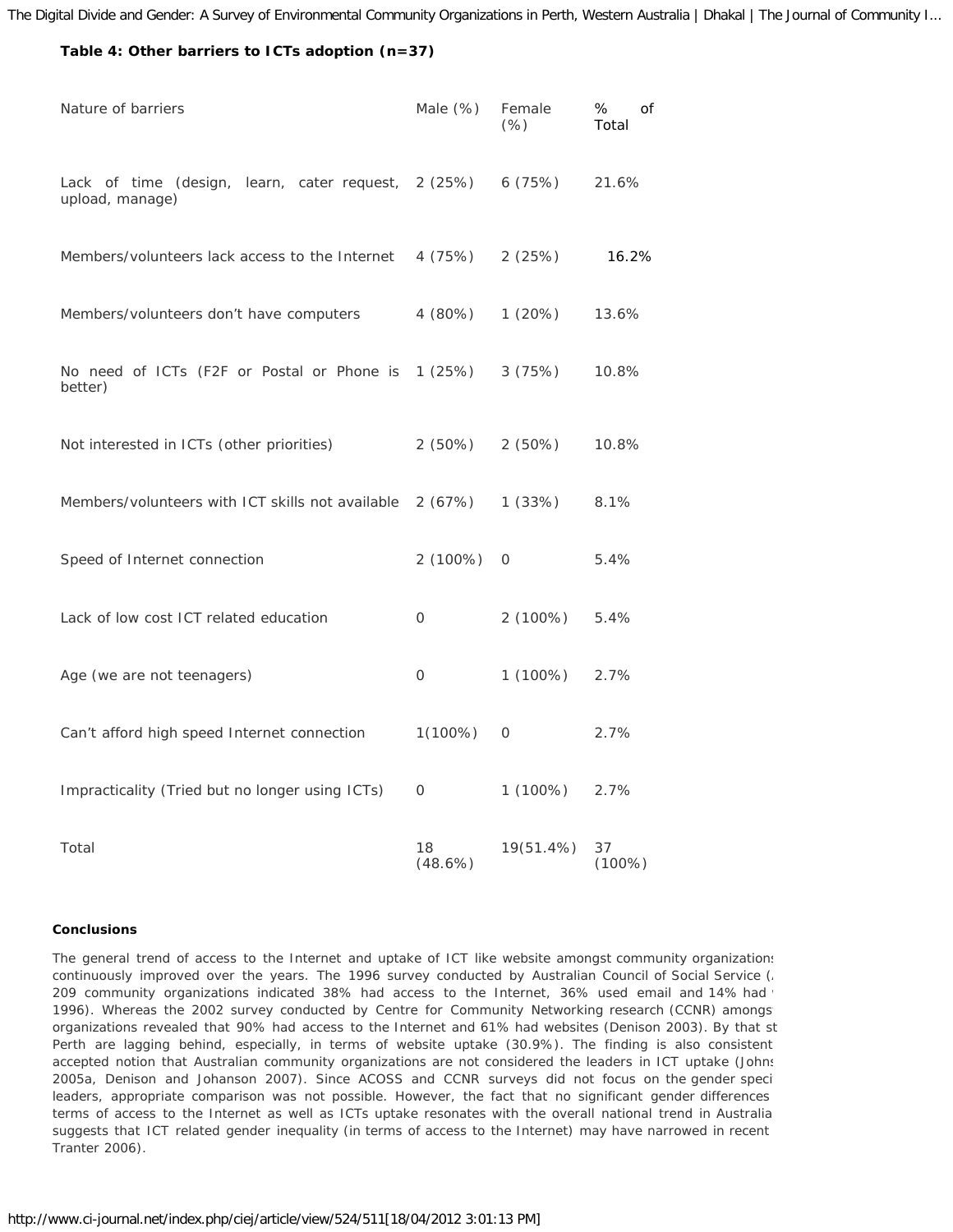The lack of significant differences in email usage between male and female leaders supports the finding of Richmond-Abbott (2005) but disputes the finding of Boneva and Kraut (2002). Intra-organizational interactions leaders revealed that usage of email had superseded face to face mode of interactions. Perhaps, it partially ex male leaders perceived of ICT being beneficial towards supplementing ways of interactions compared to fem finding is of particular significance because as Truong et al (1993) pointed out, perceived benefits can be more the ICT itself. Consequently, female leaders might not bother to build their ICT skills, if they do not see ICT (Bratteteig and Verne 1997). The aggregate pattern of email based organizational interactions supports the vie more useful tool than websites for smaller community organizations (Hart et al 2005).

The significant differences in terms of various barriers to the adoption of ICTs indicate that more fema technical support and skills enhancement opportunities than male leaders.

This finding is consistent with the viewpoint that the skills to utilize ICT are more important than physic (Manzo and Pitkin 2007). Moreover, no reported use of podcasting and videoconferencing imply that comp nature of ICT may compromise the ability of smaller community organizations to adopt newer ICTs (Merke addition, the lack of perceived benefits associated with the newer ICTs may have actually resulted in the avoida

The fact that the majority of leaders didn't consider 'high cost' and the 'lack of financial support' as barrie implies that the focus on ICT specific financial assistance as a strategy to overcome digital divide (McNu inappropriate in the context of ECOs. Instead, a strategy that concentrates on building skills of not only leaders as male) but also of the members/volunteers affiliated with organizations (where possible) may be more releva of ECOs. Some of the other reported barriers to ICT uptake reflect on the complexities within the notion of line with the assertion of van Dijk (2005), gender differences in terms of level of motivation (other priorities) v to brush-up skills (not enough opportunities), have-nots (cannot afford) versus want-nots (not necessary), an but no longer using ICTs) versus evaders (lack of time or interest) were also evident from the survey findings.

Revisiting the research questions, it is clear that except for access to the Internet and uptake of ICTs (email, w mattered in how leaders perceived benefits associated with ICTs and the barriers to benefit from ICT uptake differences will be increasingly important, as the leaders of community organizations need to build capabilit utilize ICT. Depending on the scope of organizational objectives and activities, it might well be the case that not be necessary for every ECO, and more importantly, male and female leaders certainly do not have to hav of access to ICT and utilization skills. However, as ICT become increasingly ubiquitous in an organizational con ECOs that are either not able to or not willing to keep up with the ICT could be at risk (if not already) isolation, and consequently, might reinforce already existing gender inequalities further. Although the explorato paper was limited in scope, the findings did provide a glimpse of ICTs uptake amongst ECOs in Perth. In-dep the nature of technical support needed and the purpose of ICT uptake in the future can provide useful overcoming the gender dimensions of digital divide amongst ECOs. Not because women leaders are less capa utilizing ICTs but because women leaders could better make use of ICT skills to further organizational objective

### **Acknowledgements**

This research was conducted within the Australasian CRC for Interaction Design (ACID), which is establishe under the Australian Government's Cooperative Research Centres Program.

The author is thankful to Dr. Ian Barns and Dr. Ingrid Richardson of Murdoch University for their incessant guid research and the leaders of Environmental Community Organizations who kindly participated in the survey.

### **References**

ABS (2007) Patterns of Internet access in Australia. Canberra: Australian Bureau of Statistics (ABS). Retrieve from [here](http://abs.gov.au/AUSSTATS/free.nsf/log?openagent&8146055001_2006.pdf&8146.0.55.001&Publication&1B7DD59C9E8F52ECCA2573A1007EE8DA&0&2006&29.11.2007&Latest)

ACOSS (1996) Electronic communication and the community sector final report. ACOSS paper no. 81 Septembe Australian Council of Social Service (ACOSS).

Anheier, H. K. (2005), *Nonprofit organizations theory, management, policy*. London: Routledge.

Attewell, P. (2001) The first and second digital divide. *Sociology of Education,* 74(3), 252-259.

Bimber, B. (2000) Measuring the gender gap on the Internet. *Social Science Quarterly*, 81(3), 868-876.

Boneva, B. and R. Kraut (2002) Email, gender, and personal relationships. In Wellman, B. and C. Haythornth *Internet in everyday life* (pp. 372 -403). Oxford: Blackwell Publishing Ltd.

Bratteteig, T. and G. Verne (1997). Feminist, or merely critical? In search of gender perspectives in ir *presented in TMV Conference*, Oslo January 17-19, 1997. Retrieved on October 5 <http://folk.uio.no/tone/Publications/Bratt-verne-tmv.html>

CISA (2007) A report on a model for a national nonprofit ICT coalition. Prepared for Commonwealth of Australi Information Strategies Australia (CISA) Inc. Retrieved March 15, [http://www.connectingup.org/documents/NNIC\\_published\\_report.PDF](http://www.connectingup.org/documents/NNIC_published_report.PDF)

Cullen, R. (2001) Addressing the digital divide. *Online Information Review*, 25(5), 311-320.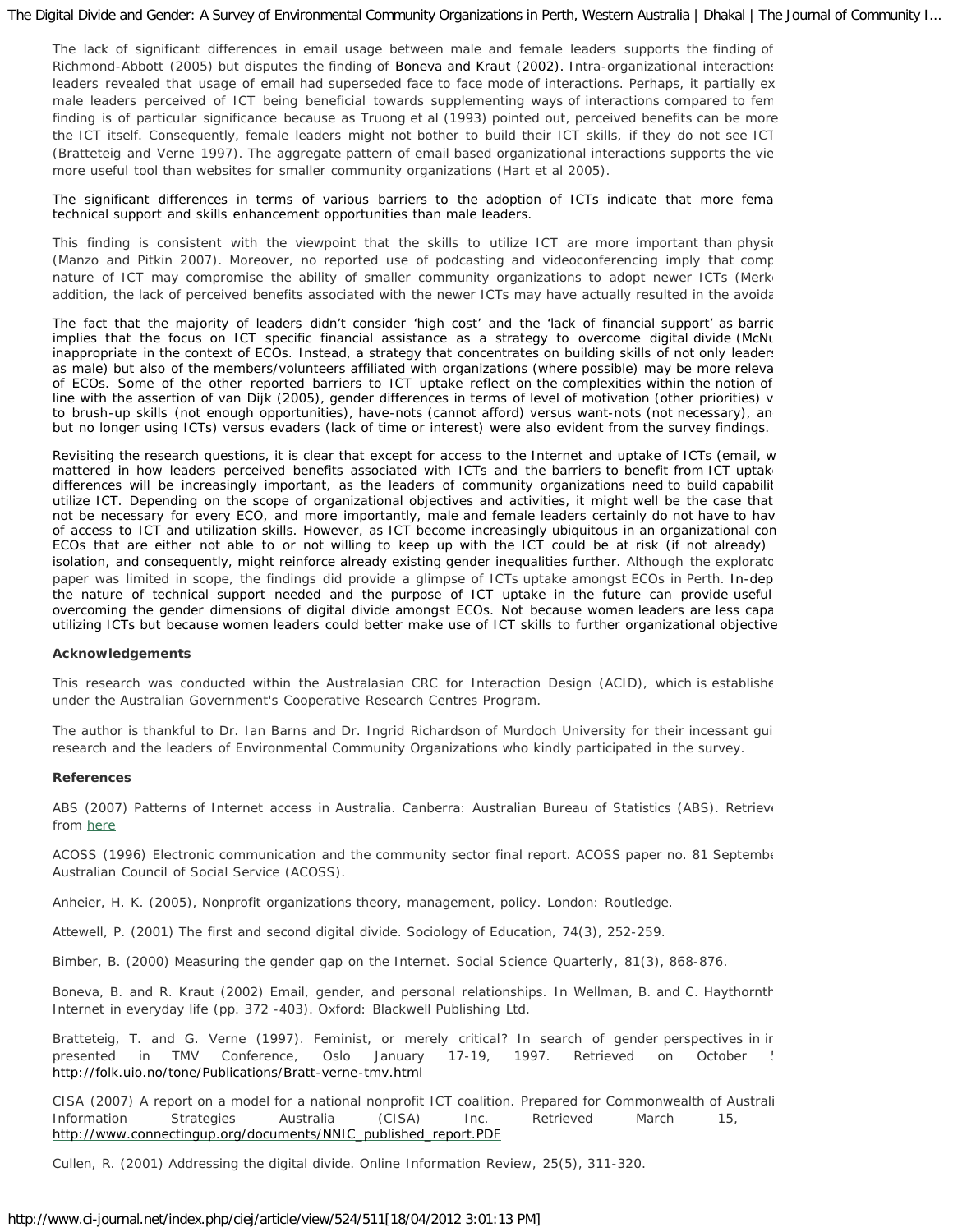Curnow, M. (1996) LandcareNet-Australian farmers' brush with information technology. *Quarterly Bulletin of Association of Agricultural Information Specialists*, 41(2), 178-181.

DCITA (2005a) Information and communications technology transforming the nonprofit sector a discussion pap of Communications, Information Technology and the Arts. Canberra: Commonwealth of Australia (DCITA). Retri 2009 from [http://www.archive.dbcde.gov.au/\\_\\_data/assets/pdf\\_file/0018/23751/ICT\\_Transforming\\_the\\_Non-pr](http://www.archive.dbcde.gov.au/__data/assets/pdf_file/0018/23751/ICT_Transforming_the_Non-profit_Sector.pdf)

DCITA (2005b) The role of ICT in building communities and social capital: Department of Communicati Technology and the Arts (DCITA). Canberra: Commonwealth of Australia. Retrieved May 20, 2009 fro[m here](http://www.archive.dbcde.gov.au/__data/assets/pdf_file/0004/23737/The_Role_of_ICT_in_Building_Communities_and_Social_Capital.pdf)

Denison, T. (2003), Community sector organizations: patterns of internet uptake and use.; *Paper presen international conference Gippsland Monash University.* 13-14 November 2003. Retrieved July 2 <http://ccnr.net/system/files/Tom+EGovernance-new.doc>

Denison, T.and G. Johanson (2007). Surveys of the use of information and Communications technologies by c organisations. *The Journal of Community Informatics,* 3(2). Retrieved November 11, 2009 [journal.net/index.php/ciej/article/view/316/356](http://ci-journal.net/index.php/ciej/article/view/316/356)

Dhakal, S. P. (2009) Adoption of Information & Communication Technologies (ICTs): A Survey of Environme Organizations (ECOs) within Perth Region NRM (formerly Swan Catchment Council) Western Australia. A Rep Australasian CRC for Interaction Design (ACID), Kelvin Grove Queensland.

Dillman, D. A. (2000) *Mail and internet surveys-the tailored design method*. New York: John Wiley & Sons, Inc.

DiMaggio, P., E. Hargittai, W. R. Neuman, and J. P. Robinson (2001) Social implications of the Internet. *An Sociology*, 27, 307-336.

Duerst-Lahti, G. and R. M. Kelly (1995) On governance, leadership, and gender. In Duerst-Lahti, G. and R *Gender power, leadership and governance*(pp 11-38). Ann Arbor: University of Michigan Press.

Gregor, S., W. Fernandez, D. Holtham, M. Martin, S. Stern, M. Vitale, and G. Pratt (2004) Achieving valu management strategies. Department of Communications, Information Technology and the Arts. Canberra: ICT I

Gunkel, D. J. (2003) Second thoughts: towards a critique of the digital divide. *New Media & Society*, 5(4), 499-

Gurstein, M. (2000) Community informatics: enabling community uses of information and communications t Gurstein (Ed.) E*nabling community uses of information and communications technology*(pp 1-30). Hersh Publishing.

Gurstein, M. (2003) Effective use: a community informatics strategy beyond the digital divide. *First Monday* 8( March 20, 2009, from <http://firstmonday.org/htbin/cgiwrap/bin/ojs/index.php/fm/article/view/1107/1027>

Gurumurthy, A. (2006) Promoting gender equality? Some development-related uses of ICTs by women. *practice*, 16(6), 611-616.

Hackler, D. and G. D. Saxton (2007) The strategic use of information technology by nonprofit organization capacity and untapped potential. *Public Administration Review*, 67(3), 474-487.

Hafkin, N. J. (2003) Some thoughts on gender and telecommunications/ICT statistics and indicators. Agenda 10) ITU World Telecommunication / ICTs Indicators Meeting Geneva, Switzerland 15-17 January 2003. Retriev from <http://www.itu.int/ITU-D/pdf/5196-007-en.pdf>

Hager, M. A., S. Wilson, T. H. Pollak, and P.M. Rooney (2003) Response rates for mail surveys of nonprofit review and empirical test. *Nonprofit and Voluntary Sector Quarterly,* 32(2), 252-267.

Hargittai, E. (2002) Second-level digital divide: differences in people's online skills. *First Monday,* 7(4-1), Re 2009 from,<http://firstmonday.org/htbin/cgiwrap/bin/ojs/index.php/fm/article/view/942/864>

Hargittai, E. and S. Shafer (2006). Differences in actual and perceived online skills: the role of gender *Quarterly*, 87(2), 432-448.

Hart, T., J. M. Greenfield, and M. Johnston (2005) *Nonprofit Internet strategies best practices for marketing, and fundraising success*. New York: John Wiley & Sons, Inc.

Hawkins, H. S., G. M. Rimmington, and J. Hoare (1992). *LandcareNET-the first eight months*

Interim report to the National Landcare Program Project No. 91/O/M21. The University of Melbourne: School o Forestry.

Johnson, M. (1999). Nonprofit organizations and the Internet. *First Monday,* 4(2), Retrieved October <http://firstmonday.org/htbin/cgiwrap/bin/ojs/index.php/fm/article/view/650/565>